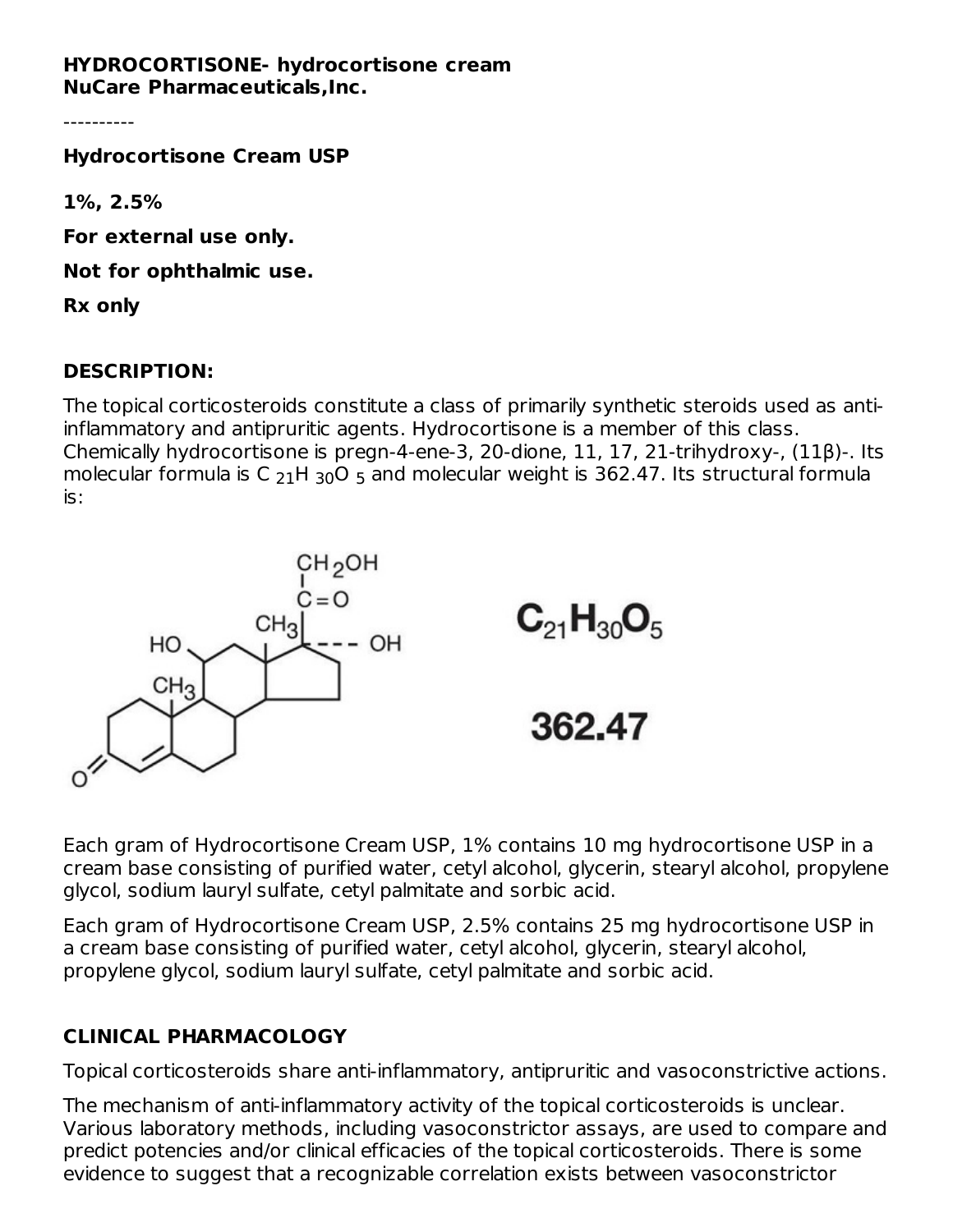potency and therapeutic efficacy in man.

# **Pharmacokinetics**

The extent of percutaneous absorption of topical corticosteroids is determined by many factors including the vehicle, the integrity of the epidermal barrier, and the use of occlusive dressings.

Topical corticosteroids can be absorbed from normal intact skin. Inflammation and/or other disease processes in the skin increase percutaneous absorption. Occlusive dressings substantially increase the percutaneous absorption of topical corticosteroids. Thus, occlusive dressings may be a valuable therapeutic adjunct for treatment of resistant dermatoses. (See DOSAGE AND ADMINISTRATION).

Once absorbed through the skin, topical corticosteroids are handled through pharmacokinetic pathways similar to systemically administered corticosteroids. Corticosteroids are bound to plasma proteins in varying degrees. Corticosteroids are metabolized primarily in the liver and are then excreted by the kidneys. Some of the topical corticosteroids and their metabolites are also excreted into the bile.

# **INDICATIONS AND USAGE**

Topical corticosteroids are indicated for the relief of the inflammatory and pruritic manifestations of corticosteroid-responsive dermatoses.

# **CONTRAINDICATIONS**

Topical corticosteroids are contraindicated in those patients with a history of hypersensitivity to any of the components of the preparation.

# **PRECAUTIONS**

### **General**

Systemic absorption of topical corticosteroids has produced reversible hypothalamicpituitary-adrenal (HPA) axis suppression, manifestations of Cushing's syndrome, hyperglycemia, and glucosuria in some patients.

Conditions which augment systemic absorption include the application of the more potent steroids, use over large surface areas, prolonged use, and the addition of occlusive dressings.

Therefore, patients receiving a large dose of a potent topical steroid applied to a large surface area or under an occlusive dressing should be evaluated periodically for evidence of HPA axis suppression by using the urinary free cortisol and ACTH stimulation tests. If HPA axis suppression is noted, an attempt should be made to withdraw the drug, to reduce the frequency of application, or to substitute a less potent steroid.

Recovery of HPA axis function is generally prompt and complete upon discontinuation of the drug. Infrequently, signs and symptoms of steroid withdrawal may occur, requiring supplemental systemic corticosteroids.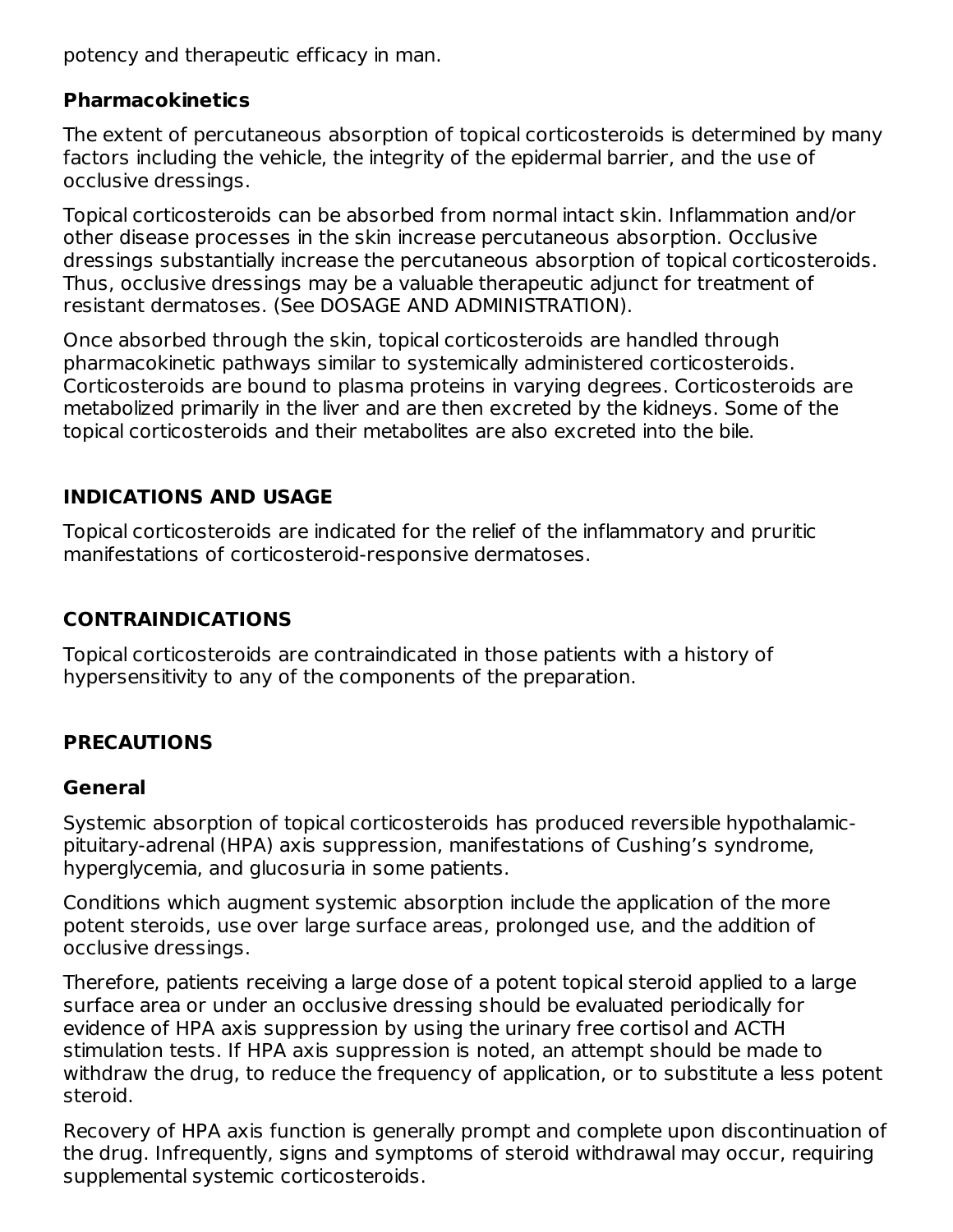Children may absorb proportionally larger amounts of topical corticosteroids and thus be more susceptible to systemic toxicity (See PRECAUTIONS-Pediatric Use).

If irritation develops, topical corticosteroids should be discontinued and appropriate therapy instituted.

In the presence of dermatological infections, the use of an appropriate antifungal or antibacterial agent should be instituted. If a favorable response does not occur promptly, the corticosteroid should be discontinued until the infection has been adequately controlled.

# **Information for the Patient**

Patients using topical corticosteroids should receive the following information and instructions:

- 1. This medication is to be used as directed by the physician. It is for external use only. Avoid contact with the eyes.
- 2. Patients should be advised not to use this medication for any disorder other than for which it was prescribed.
- 3. The treated skin area should not be bandaged or otherwise covered or wrapped as to be occlusive unless directed by the physician.
- 4. Patients should report any signs of local adverse reactions especially under occlusive dressing.
- 5. Parents of pediatric patients should be advised not to use tight-fitting diapers or plastic pants on a child being treated in the diaper area, as these garments may constitute occlusive dressings.

# **Laboratory Tests**

The following tests may be helpful in evaluating the HPA axis suppression: Urinary free cortisol test; ACTH stimulation test.

# **Carcinogenesis, Mutagenesis, and Impairment of Fertility**

Long-term animal studies have not been performed to evaluate the carcinogenic potential or the effect on fertility of topical corticosteroids. Studies to determine mutagenicity with prednisolone and hydrocortisone have revealed negative results.

# **Pregnancy: Teratogenic effects - Pregnancy Category C**

Corticosteroids are generally teratogenic in laboratory animals when administered systemically at relatively low dosage levels. The more potent corticosteroids have been shown to be teratogenic after dermal application in laboratory animals. There are no adequate and well-controlled studies in pregnant women on teratogenic effects from topically applied corticosteroids. Therefore, topical corticosteroids should be used during pregnancy only if the potential benefit justifies the potential risk to the fetus. Drugs of this class should not be used extensively on pregnant patients, in large amounts, or for prolonged periods of time.

# **Nursing Mothers**

It is not known whether topical administration of corticosteroids could result in sufficient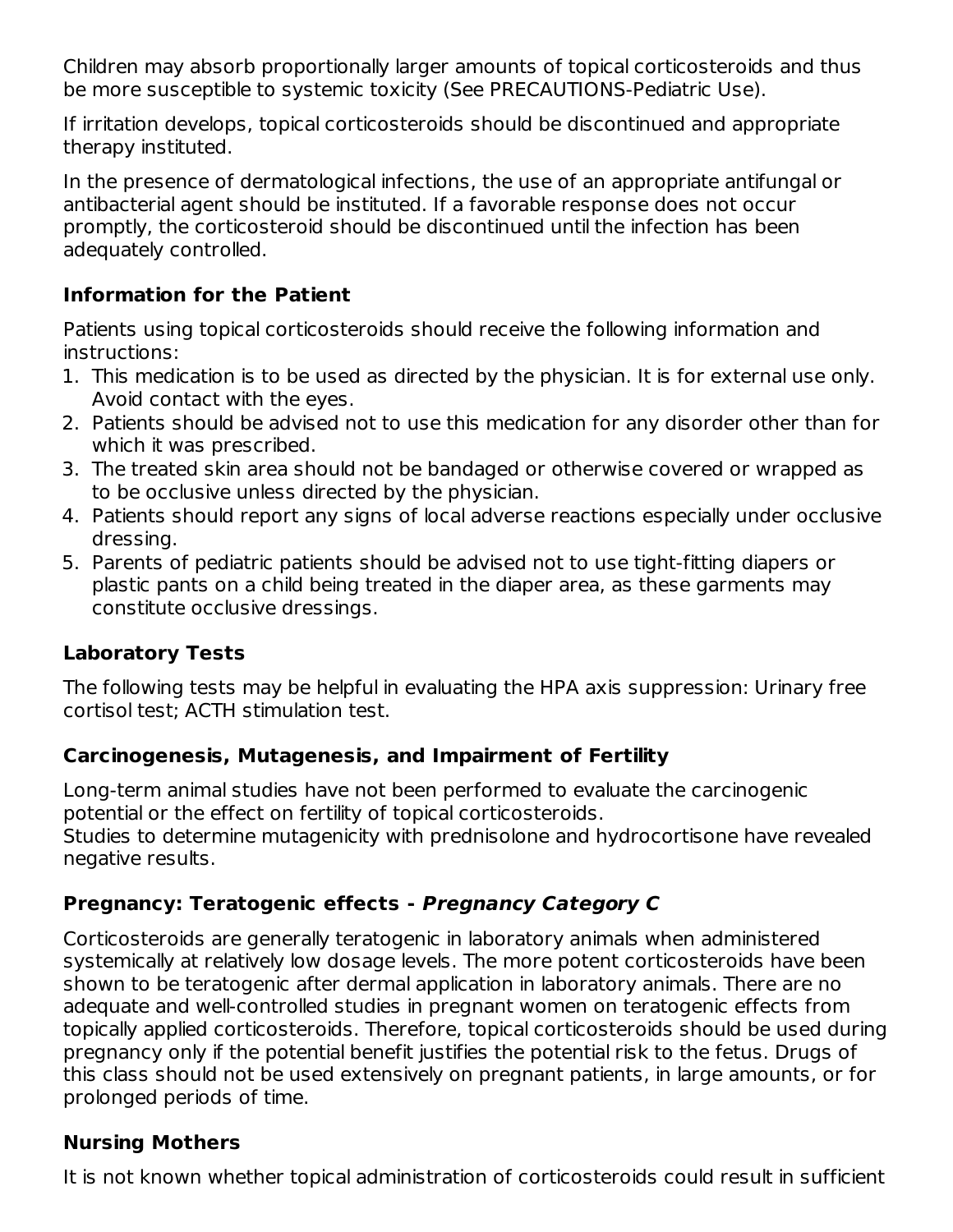systemic absorption to produce detectable quantities in breast milk. Systemically administered corticosteroids are secreted into breast milk in quantities not likely to have a deleterious effect on the infant. Nevertheless, caution should be exercised when topical corticosteroids are administered to a nursing woman.

## **Pediatric Use**

#### **Pediatric patients may demonstrate greater susceptibility to topical corticosteroid-induced HPA axis suppression and Cushing's syndrome than mature patients because of a larger skin surface area to body weight ratio.**

Hypothalamic-pituitary-adrenal (HPA) axis suppression, Cushing's syndrome, and intracranial hypertension have been reported in pediatric patients receiving topical corticosteroids. Manifestations of adrenal suppression in pediatric patients include linear growth retardation, delayed weight gain, low plasma cortisol levels, and absence of response to ACTH stimulation. Manifestations of intracranial hypertension include bulging fontanelles, headaches, and bilateral papilledema.

Administration of topical corticosteroids to pediatric patients should be limited to the least amount compatible with an effective therapeutic regimen. Chronic corticosteroid therapy may interfere with the growth and development of pediatric patients.

## **ADVERSE REACTIONS**

The following local adverse reactions are reported infrequently with topical corticosteroids, but may occur more frequently with the use of occlusive dressings. These reactions are listed in an approximate decreasing order of occurrence: burning, itching, irritation, dryness, folliculitis, hypertrichosis, acneiform eruptions, hypopigmentation, perioral dermatitis, allergic contact dermatitis, maceration of the skin, secondary infection, skin atrophy, striae, and miliaria.

# **OVERDOSAGE**

Topically applied corticosteroids can be absorbed in sufficient amounts to produce systems effects (See PRECAUTIONS).

# **DOSAGE AND ADMINISTRATION**

Apply to the affected area as a thin film from two to four times daily depending on the severity of the condition.

Occlusive dressings may be used for the management of psoriasis or recalcitrant conditions. If an infection develops, the use of occlusive dressings should be discontinued and appropriate antimicrobial therapy instituted.

### **PACKAGING AND STORAGE**

Store at 20° to 25°C (68° to 77°F) [see USP Controlled Room Temperature].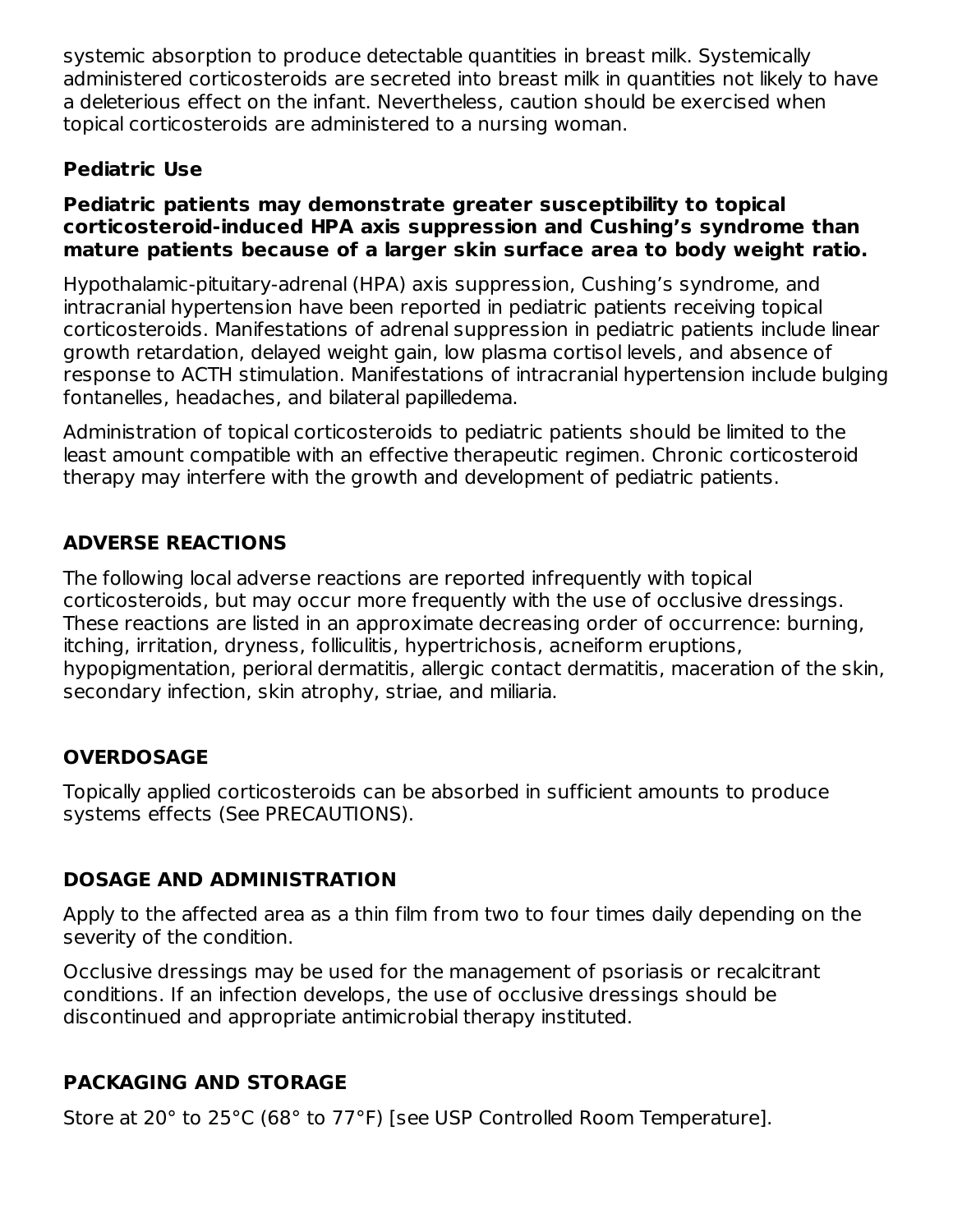### **HOW SUPPLIED**

Hydrocortisone Cream USP, 2.5% is supplied in: NDC 68071-4582-3 BOX OF 30g Manufactured by: Crown Laboratories, Inc., Johnson City, Tennessee 37604 Distributed by: ANI Pharmaceuticals, Inc. Baudette, MN 56623 To request medical information, contact ANI Pharmaceuticals, Inc. at 1-800-308-6755. PRINTED IN USA P4624.01 Rev 01/16

## **Package/Label Display Panel**



| <b>HYDROCORTISONE</b><br>hydrocortisone cream                             |                                          |                              |                 |                                   |                                  |  |  |
|---------------------------------------------------------------------------|------------------------------------------|------------------------------|-----------------|-----------------------------------|----------------------------------|--|--|
| <b>Product Information</b>                                                |                                          |                              |                 |                                   |                                  |  |  |
| <b>Product Type</b>                                                       | <b>HUMAN PRESCRIPTION</b><br><b>DRUG</b> | <b>Item Code</b><br>(Source) |                 | NDC:68071-4582(NDC:62559-<br>431) |                                  |  |  |
| <b>Route of Administration</b>                                            | <b>TOPICAL</b>                           |                              |                 |                                   |                                  |  |  |
|                                                                           |                                          |                              |                 |                                   |                                  |  |  |
| <b>Active Ingredient/Active Moiety</b>                                    |                                          |                              |                 |                                   |                                  |  |  |
| <b>Ingredient Name</b>                                                    |                                          | <b>Basis of Strength</b>     | <b>Strength</b> |                                   |                                  |  |  |
| <b>HYDROCORTISONE</b> (UNII: W4X0X7BPJ) (HYDROCORTISONE - UNII:W4X0X7BPJ) |                                          |                              |                 | <b>HYDROCORTISONE</b>             | $25 \text{ mg}$ in $1 \text{ g}$ |  |  |
|                                                                           |                                          |                              |                 |                                   |                                  |  |  |
| <b>Inactive Ingredients</b>                                               |                                          |                              |                 |                                   |                                  |  |  |